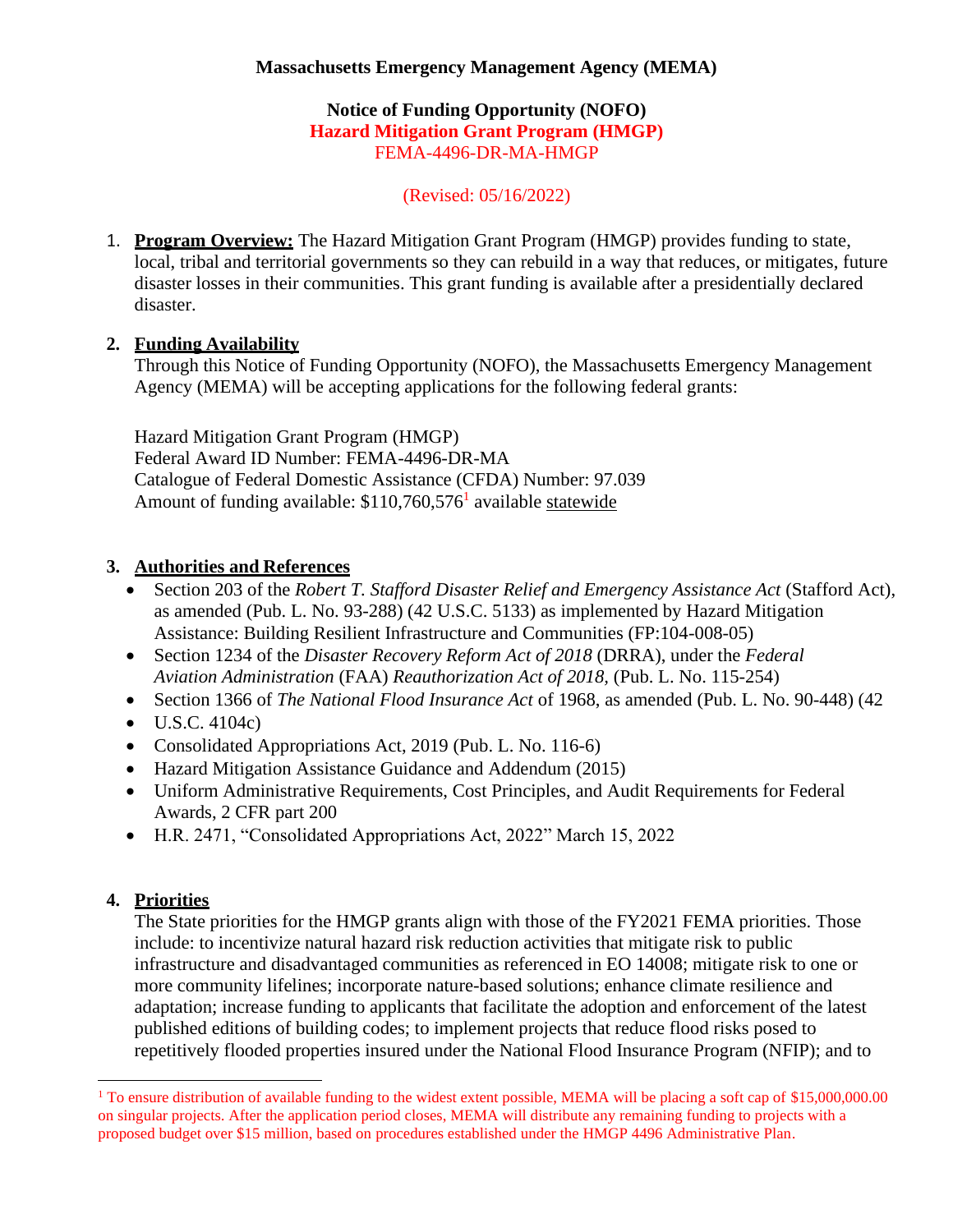help address effects of climate change and other unmet mitigation needs, including using funds to promote equitable outcomes in underserved communities. Additional State priorities include: projects that are clearly permittable and have been vetted through permitting and advisory agencies (including DEP, CZM, DER, etc.); projects with strong local commitment; projects with a well-developed/welldefined benefit-cost analysis (not applicable to non-construction sub-applications); projects that are advanced further along in design & clear scope; projects that are consistent with the 2018 State Hazard Mitigation and Climate Adaptation Plan (SHMCAP) and local hazard mitigation plan; projects benefitting [Environmental Justice \(EJ\) p](https://www.mass.gov/environmental-justice)opulations; projects that promote utilization of nature-based approaches and provides environmental benefits; leveraging partnerships; and community/public engagement.

## **5. Sub-Applicant Eligibility**

Eligible sub-applicants: State agencies, federally recognized Tribal organizations and local governments (including cities, townships, counties, and special district governments). For projects that benefit individual home or business owners, the local government must be the sub-applicant on behalf of the individuals and businesses.

To be eligible for project grants, sub-applicants (except state agencies which are covered under the Standard State Plan) must have a locally adopted and FEMA-approved Local Hazard Mitigation Plan (in accordance with 44 Code of Federal Regulations, Part 201) by the application deadline and at the time of obligation of grant funds for project (award).

## **6. Grant Deadlines**

**Statements of Interest are accepted on a rolling basis. Note final deadlines below.**

See Statements of Interest section in this NOFO for details regarding project submissions. Emails with questions should be sent to: [mitigation@mass.gov.](mailto:mitigation@mass.gov) **\*Please note that state deadlines differ from published FEMA deadlines to allow the State time for working with sub-applicants on revisions, and time for review and ranking of the sub-applications.**

## **APPLICATIONS MUST BE RECEIVED BY THE STATE-ESTABLISHED DEADLINES IN ORDER TO BE CONSIDERED FOR FUNDING.**

## **Important Dates:**

HMGP grant availability announcement date: 8/12/2021 Revised State Notice of Funding Opportunity (NOFO) posting date: 05/16/2022 Statement of Interest deadline for HMGP: Rolling (Recommended by 6/28/2022) Sub-application final State deadline for HMGP: 10/09/2022 Anticipated FEMA Funding Selection Date (HMGP): Rolling Anticipated FEMA Award Date: Rolling

## **7. Cost Share**

The federal cost share is increased under HMGP 4496 to no less than 90%.

Non-federal share may include: Cash, including local, state, private cash payments (e.g., general funds, MassWorks or MVP grants, etc.), Force account labor (e.g. DPW staff salary and fringe), equipment, materials, volunteer or donated labor (or any combination thereof). In general, the nonfederal cost-share requirement may not be met with funds from other federal agencies or federal grant programs. The Mitigation Unit can provide clarification on exemptions.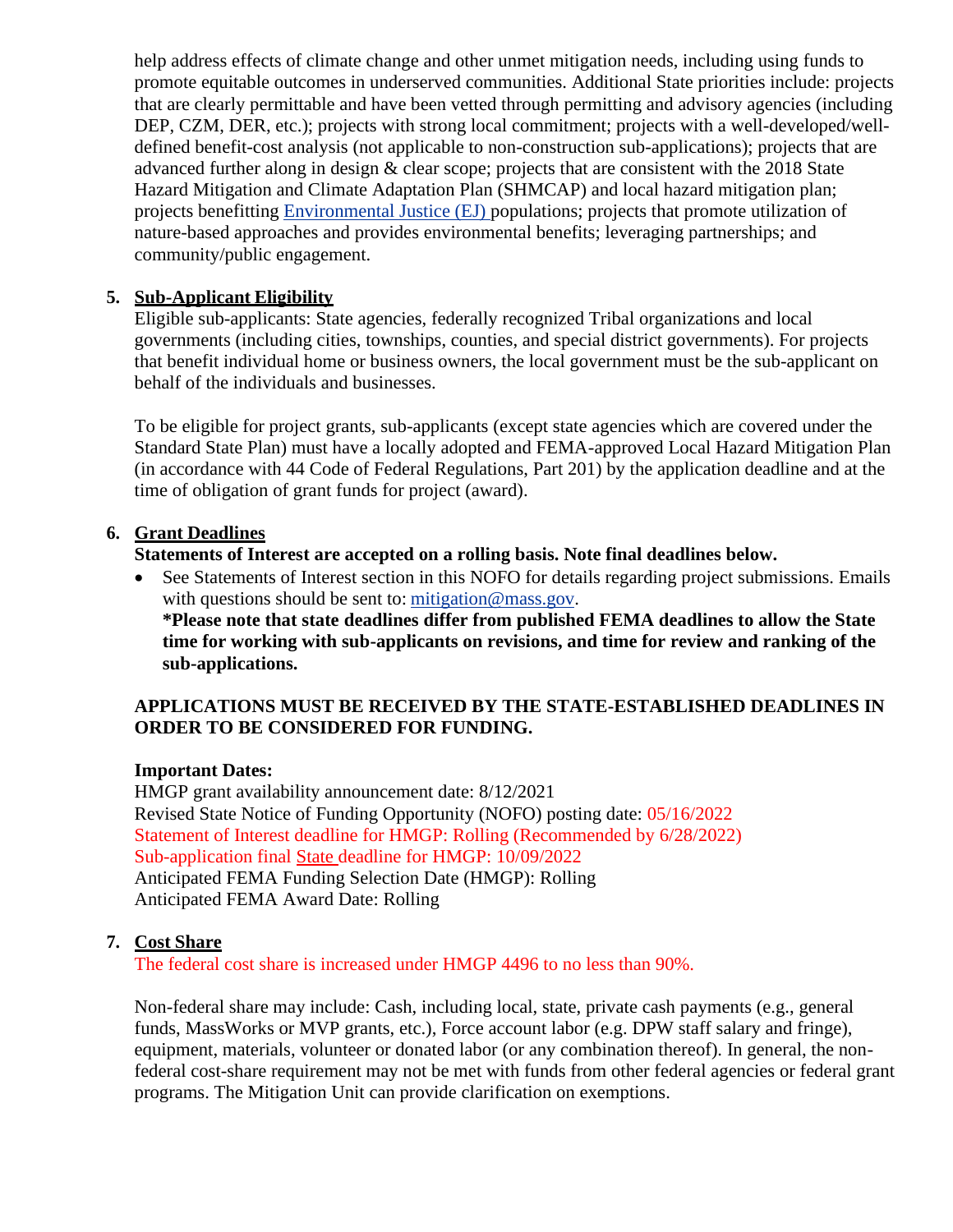## **8. Overview of Program**

## Statement of Interest (SOI)

**Interested sub-applicants must fill out and submit a completed Statement of Interest.** The Statement of Interest will include information on the potential project and allow determination of basic eligibility. The SOI form is available online at:

- *Construction Projects:* [https://www.mass.gov/forms/fy-2021-mitigation-statement-of](https://www.mass.gov/forms/fy-2021-mitigation-statement-of-interest-for-construction-projects)[interest-](https://www.mass.gov/forms/fy-2021-mitigation-statement-of-interest-for-construction-projects) [for-construction-projects](https://www.mass.gov/forms/fy-2021-mitigation-statement-of-interest-for-construction-projects)
- *C&CB/Planning/Advance Assistance:* [https://www.mass.gov/forms/fy-2021](https://www.mass.gov/forms/fy-2021-mitigation-statement-of-interest-for-ccbplanningadvance-assistance) [mitigation-](https://www.mass.gov/forms/fy-2021-mitigation-statement-of-interest-for-ccbplanningadvance-assistance) [statement-of-interest-for-ccbplanningadvance-assistance](https://www.mass.gov/forms/fy-2021-mitigation-statement-of-interest-for-ccbplanningadvance-assistance)

## Application Development and Application Submission

Sub-applicants who have SOIs that are 'recommended' by the Mitigation Unit to continue on in the process, will be asked to create and submit a full sub-application. Applications include Project, Hazard Mitigation Planning or Advance Assistance, each described in more detail below. MEMA will provide direct technical assistance and application development guidance for the recommended sub-applications.

## Review & Ranking

After the sub-application deadline, the Interagency Review Panel, comprised of representatives and subject matter experts from state and federal agencies, will convene to review and then rank the subapplications based upon HMGP Project Evaluation Criteria.

## Grant Award

Following the State review, ranking and submission of HMA sub-applications, FEMA will review sub-applications submitted by each applicant to ensure compliance with the HMA Guidance, including eligibility of the applicant and sub-applicant, eligibility of proposed activities and costs, completeness of the sub-application, cost-effectiveness, engineering feasibility (mitigation projects), and eligibility and availability of the non-federal cost share. Sub-applications submitted under HMGP are reviewed in full directly by the FEMA Region 1 office. Upon receipt of an award for a specific grant, MEMA will notify the sub-applicant and hold a kickoff meeting. All sub-applicants are required to submit quarterly reports on both the performance and financial aspects of the grant to MEMA.

## **9. Eligible Project Types**

**Mitigation Projects** are cost-effective projects designed to increase resilience and public safety; reduce injuries and loss of life; and reduce damage and destruction to property, critical services, facilities, and infrastructure. Projects are eligible if they result in a reduction to future natural hazard damage. FEMA's Hazard Mitigation Assistance Programs are not intended as a source of funding for repair, replacement or deferred maintenance activities, but are designed to assist sub-applicants in implementing long-term, cost-effective improvements that will reduce, minimize or eliminate risk to people and property from the effects of natural hazards. Projects that address operation, deferred or future maintenance, repairs or replacement (without a change in the level of protection provided) of existing structures, facilities, or infrastructure (e.g., dredging, debris removal, replacement of obsolete utility systems, bridges and facility repair) are not eligible mitigation grant activities.

• Activities can include but are not limited to: stormwater drainage and culvert improvements; floodplain and stream restoration; flood control, diversion, and storage; property acquisition;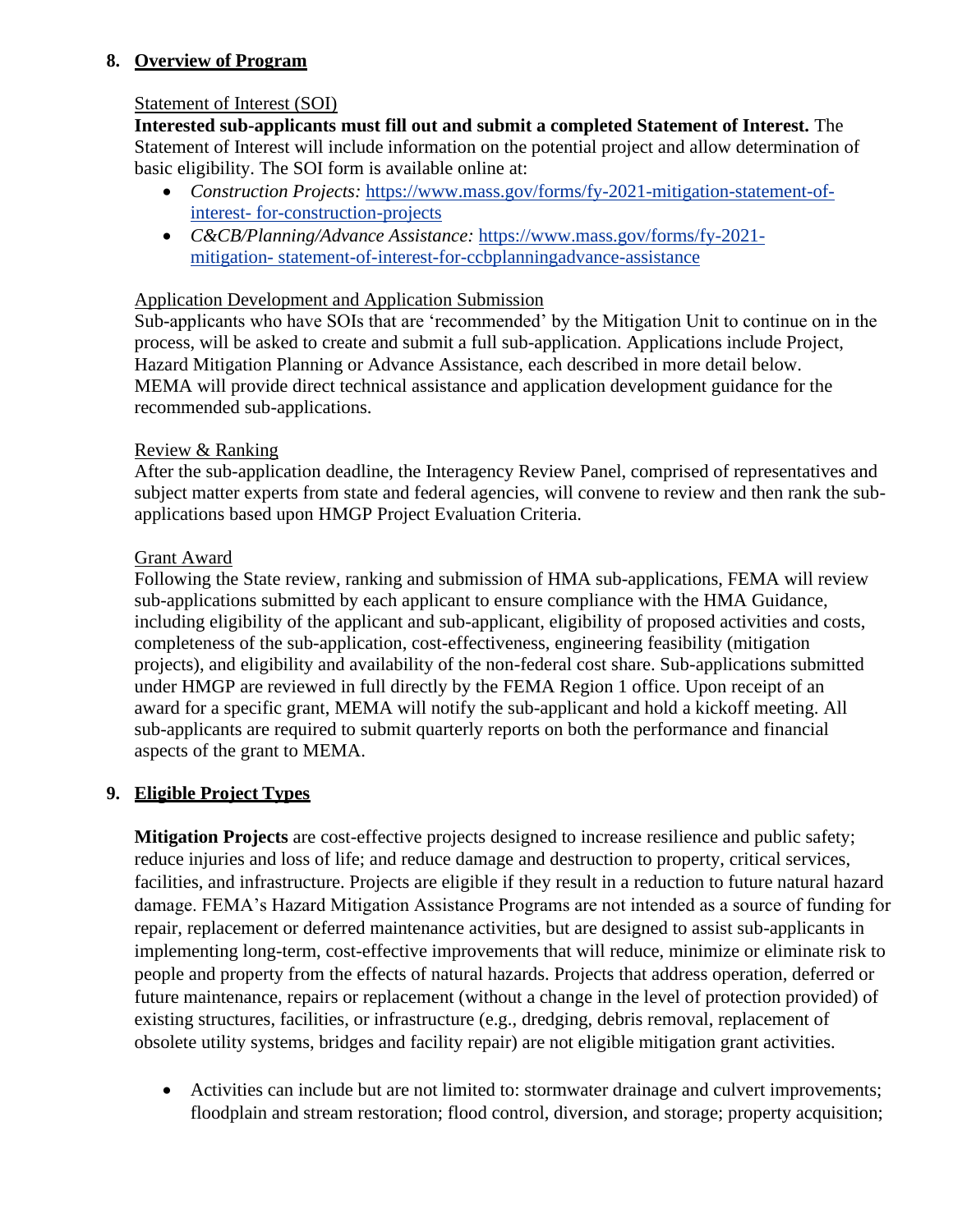slope stabilization; infrastructure protection; aquifer storage; seismic and wind retrofits; structure elevations; resilient infrastructure projects; and emergency generators for critical facilities. A complete list and details on eligible projects can be found below and in the 2015 FEMA Hazard Mitigation Assistance Guidance and Addendum.

- All mitigation project applications must include a FEMA Benefit-Cost Analysis (BCA), using FEMA BCA v6.0 software to document the project's cost-effectiveness. BCA's must include the appropriate acceptable back-up documentation, including damage history (or professional expected damage analyses), rainfall calculations, detour routes, etc. Applicants are required to submit a FEMA Benefit Cost Analysis in v6.0 to MEMA by September 18, 2022 to ensure the project meets this fundamental eligibility requirement. MEMA will review and provide feedback on BCAs on a first come-first served basis. If BCA assistance will be requested, please submit the BCA as early as possible.
- Sub-recipient management costs can be included in your project sub-application. This is financial assistance to reimburse the sub-recipient for eligible and reasonable indirect costs, direct administrative costs, and other administrative expenses associated with a specific mitigation measure or project up to 5 percent of the total amount of the grant award.
- Pre-award costs directly related to developing the application that are incurred are allowed subject to FEMA's written approval. Refer to Section 12 of this document for details on pre- award cost timelines. Pre-award costs, if included, must be listed separately in the budget as a clearly defined line item, and also included in the BCA project cost. Applicants who are not awarded grants will not receive reimbursement for the corresponding pre-award costs.
- Projects which reduce or eliminate the risk of repetitive flood damage to buildings and structures insured under the National Flood Insurance Program (NFIP) may be asked to submit an application under the FY 2021 Flood Mitigation Assistance Program.

| <b>Mitigation Projects</b>                       |                                               | <b>HMGP</b> |
|--------------------------------------------------|-----------------------------------------------|-------------|
|                                                  | <b>Property Acquisition</b>                   | X           |
|                                                  | <b>Structure Elevation</b>                    | X           |
|                                                  | <b>Mitigation Reconstruction</b>              | X           |
|                                                  | <b>Flood Risk Reduction Measures</b>          | X           |
|                                                  | Stabilization                                 | X           |
|                                                  | Dry Floodproofing (Non-Residential Buildings) | X           |
|                                                  | Tsunami Vertical Evacuation                   | X           |
|                                                  | Safe Rooms                                    | X           |
|                                                  | Wildfire Mitigation                           | X           |
|                                                  | Retrofitting                                  | X           |
|                                                  | Generators <sup>2</sup>                       | X           |
|                                                  | Earthquake Early Warning Systems              | X           |
|                                                  | <b>Innovative Mitigation Projects</b>         | X           |
| <b>Capability and Capacity Building Projects</b> |                                               |             |
|                                                  | New Hazard Mitigation Plans                   | X           |
|                                                  | Hazard Mitigation Plan Updates                | X           |

A full list of mitigation activities allowed under HMGP is listed below:

<sup>&</sup>lt;sup>2</sup> Generators are an eligible mitigation activity in accordance with FEMA Guidance. However, recent project history demonstrates a high level of uncertainty regarding methodology on sizing and Benefit-Cost Analysis approach for these projects. Given the challenges associated with approving generator projects, MEMA will be placing generator projects with a total cost over \$1 million for a single generator on a "waitlist" until the end of the grant application period.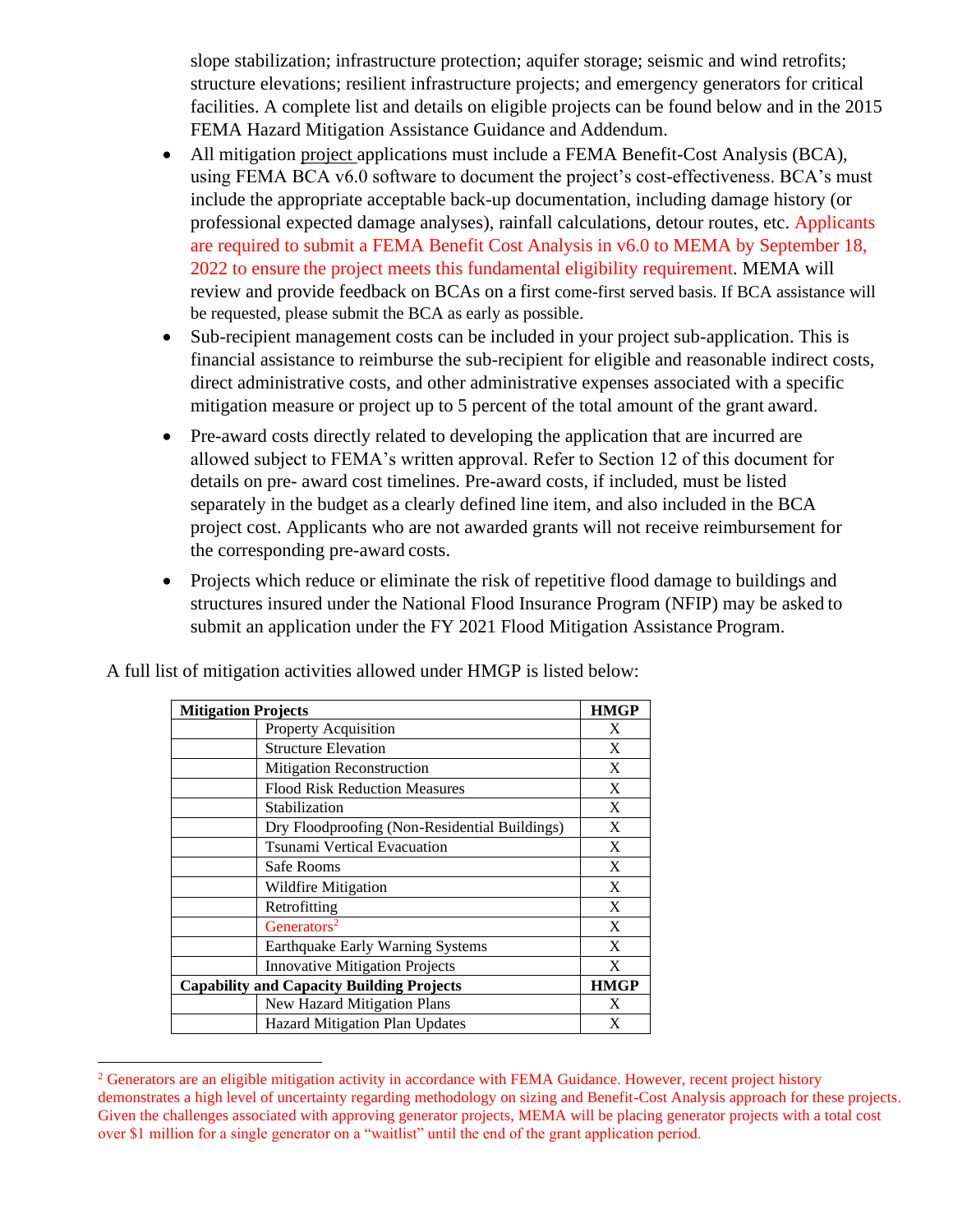| <b>Planning Related Activities</b>   |  |
|--------------------------------------|--|
| Project Scoping / Advance Assistance |  |

## **Hazard Mitigation Planning Applications (HMGP Only)** is as follows:

Communities participate in the 'Commonwealth Local Hazard Mitigation Planning Grant'. This is a State application, filed on behalf of eligible cities and towns by MEMA, for funds to update an existing plan or create a new hazard mitigation plan by procuring a consulting firm, regional planning agency, or contract employee. This sub-grant will have a scope of work and budget determined by MEMA. To be considered for this Local Planning Grant, your community must submit a **Planning Statement of Interest.** A supporting **Letter of Intent** (signed by the Chief Local Official) and detailed budget will also be required. Letters of Intent submissions for hazard mitigation planning funds must be submitted to MEMA via email by the final State HMGP deadline.

Eligible sub-applicants can apply as a sub-applicant for a local hazard mitigation planning grant separate from the 'Commonwealth's Local Hazard Mitigation Planning Grant'. This grant application would be for regional groups or communities who wish to develop their own expanded scope of work, who have a unique risk or vulnerability profile, or wish to request a large federal cost share. To be considered for this full planning application, your community must submit a **Planning Statement of Interest.**

Communities can utilize future funding through the Municipal Vulnerability Program (MVP) towards local share for a Hazard Mitigation Plan, if the MVP funding is used after a state contract between the community and MEMA has been fully executed.

## **Advance Assistance Projects (HMGP Only)** is as follows:

Advance Assistance allows advancing up to 25 percent of the HMGP ceiling or \$10 million to Applicants and sub-applicants, whichever is less. Under DR-4496-MA, the amount will be up to \$10 million. The purpose of Advance Assistance is to provide States (as well as local governments) and federally-recognized tribes with resources to develop mitigation strategies and obtain data to prioritize, select, and develop complete HMGP applications in a timely manner. Applicants and sub- applicants that receive Advance Assistance must submit complete HMGP project applications by the final State HMGP application deadline (October 09, 2022).

Applicants and sub-applicants may use Advance Assistance for activities such as:

- Evaluate facilities or areas to determine appropriate mitigation actions
- Collect data for BCAs, EHP compliance, and other program requirements
- Scope and prioritize hazard mitigation projects (including State coordination of local projects) to incorporate sustainability, resilience, and renewable building concepts
- Develop hazard mitigation projects, including engineering design and feasibility actions
- Conduct engineering design and feasibility studies for larger or complex community drainage projects or critical facility retrofits
- Conduct hydrologic and hydraulic studies for unmapped flood zones or Approximate Flood Zone A areas where communities propose to submit hazard mitigation projects
- Perform professional cost estimation services to aid consistency in project budgeting across sub-applications

See Part VIII, Section A.12 of the FEMA 2015 HMA Guidance for a complete list of eligible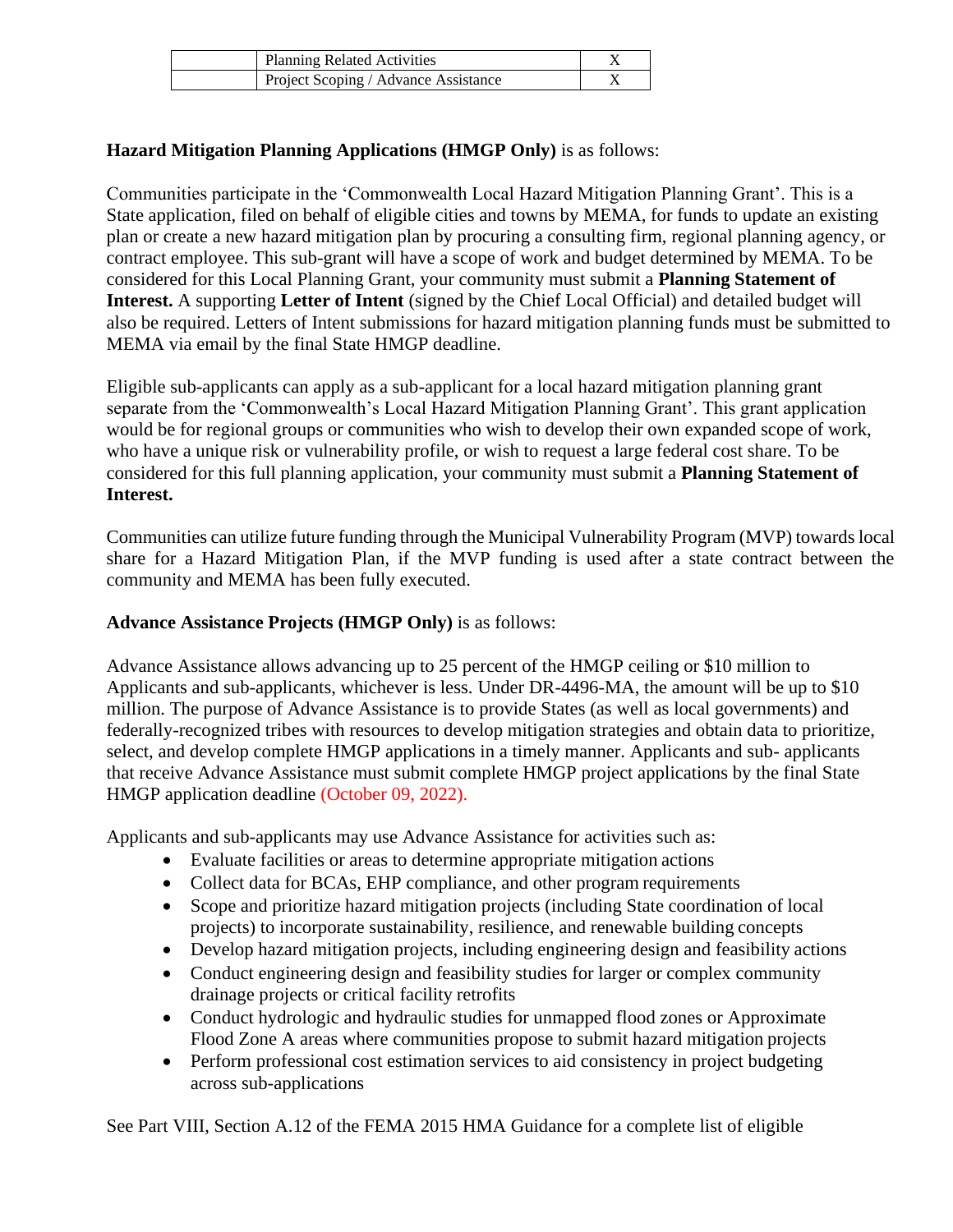activities and for additional programmatic information.

Advance Assistance is not automatic. Advance Assistance may be requested by submitting an HMGP Advance Assistance application form, through MEMA, to the Regional Mitigation Division Director. The Advance Assistance application must identify the proposed use of the funds, including costs in sufficient detail for each proposed activity and milestones for submitting completed HMGP applications to FEMA. The Advance Assistance application is available for download at: [https://www.fema.gov/sites/default/files/2020-](https://www.fema.gov/sites/default/files/2020-09/fema_hazard_mitigation_grant_program_advance_assistance_pilot_optional_application_02-19-15.pdf)

[09/fema\\_hazard\\_mitigation\\_grant\\_program\\_advance\\_assistance\\_pilot\\_optional\\_application\\_02-19-](https://www.fema.gov/sites/default/files/2020-09/fema_hazard_mitigation_grant_program_advance_assistance_pilot_optional_application_02-19-15.pdf) [15.pdf](https://www.fema.gov/sites/default/files/2020-09/fema_hazard_mitigation_grant_program_advance_assistance_pilot_optional_application_02-19-15.pdf)

Requirements and deliverables associated with Advance Assistance and resulting HMGP applications may include: Documentation of Advance Assistance accomplishments; Submission of project applications by the final State HMGP application deadline (October 09, 2022); Accounting for use of Advance Assistance funds; and Documentation of EHP Considerations.

Advance Assistance is subject to the HMGP cost-share requirements.

## **10. Application Elements**

- Applicant information
- Local Hazard Mitigation Plan information
- Scope of Work
- Project Schedule (including Go/No-Go Milestones for projects under the BRIC National Competition category) – Project must identify a series of milestones throughout the work schedule that FEMA will review and approve. Maximum of 36 months is allowed. The applicant may submit a request for a longer POP in the application for FEMA to review and approve. A longer POP must be requested, documented, reasonable, and justified.
- Detailed Budget
- Source of local cost share
- Benefit-cost analysis (BCA) Generated in v6.0 (projects only)
- Environmental & Historic Preservation Considerations Detailed information must be provided describing the potential impacts to environmental resources or historic properties and any consultations or permitting that has already occurred.
- FEMA Assurances
- Additional documentation may be required depending on the specific project type. Please refer to the FEMA NOFO for more information.

## **11. Sub-Grant Submission**

## **HMGP**

Applications for mitigation projects are required to be submitted electronically (Adobe .pdf files) via email or file sharing website. See Part IV of the FEMA 2015 HMA Guidance for application and submission information. Email address for email submission is [mitigation@mass.gov](mailto:mitigation@mass.gov) or file sharing website. Please do not submit paper/hardcopies. Blank HMGP applications can be found on the MEMA Website.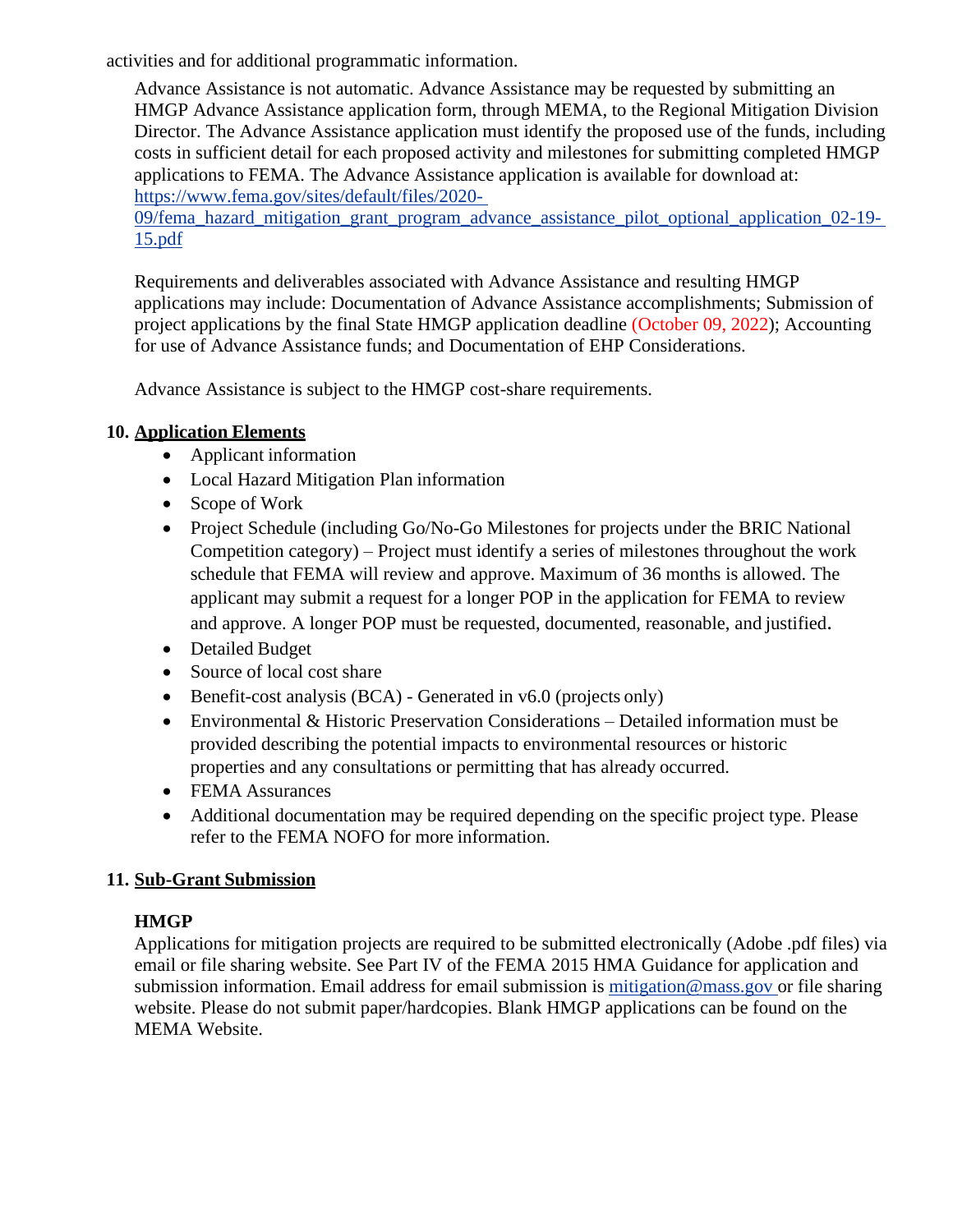#### **12. Pre-Award Costs**

Pre-award costs directly related to developing the sub-application may be funded through HMA as funds are available. Such costs may have been incurred, for example, to develop a BCA, to gather EHP data, for preparing design specifications, or for workshops or meetings related to development and submission of HMA applications and sub-applications. Costs associated with implementation of the activity but incurred prior to Federal award or final approval are not eligible (projects initiated or completed prior to Federal award or full approval of the project). Pre-award costs must be identified as separate line items in the cost estimate of the sub-application. All pre-award costs must also be included in the BCA calculation.

Applicants and sub-applicants who are not awarded grants or sub-awards will not receive reimbursement for the corresponding pre-award costs.

#### HMGP

Pre-award costs directly related to developing the HMGP grant application or sub-application are allowed after the application period has opened (August 6, 2021) subject to FEMA's written approval and must be identified as pre-award on the application budget.

## **13. Period of Performance**

The Period of Performance (POP) is the period of time during which recipients of grant funds may incur costs related to the approved scope of work. The Period of Performance starts with the acceptance of the award and ends no later than 36 months; sub-applicants may submit a request for a longer POP in the application for FEMA to review and approve. Requests for extensions to an award POP will be evaluated but will not be automatically approved. All extension requests must be submitted at least 60 days prior to the expiration of the award POP and justifications must be submitted in writing.

## **14. Briefings**

To assist potential sub-applicants who are considering applying for HMA funding, MEMA has posted grant program briefings and webinars online. Topics covered include the 2015 HMA Program Guidance, Statement of Interest and FEMA GO application process, 2 CFR Part 200 procurement requirements, potential Environmental Assessment (EA) requirements, BCA requirements, and much more. [Please](https://www.mass.gov/hazard-mitigation-assistance-hma-grant-programs) [visit the MEMA Mitigation Website for more information.](https://www.mass.gov/hazard-mitigation-assistance-hma-grant-programs) Interested sub-applicants are strongly encouraged to attend one of these briefings as requirements regarding the grant programs will be described and discussed in detail.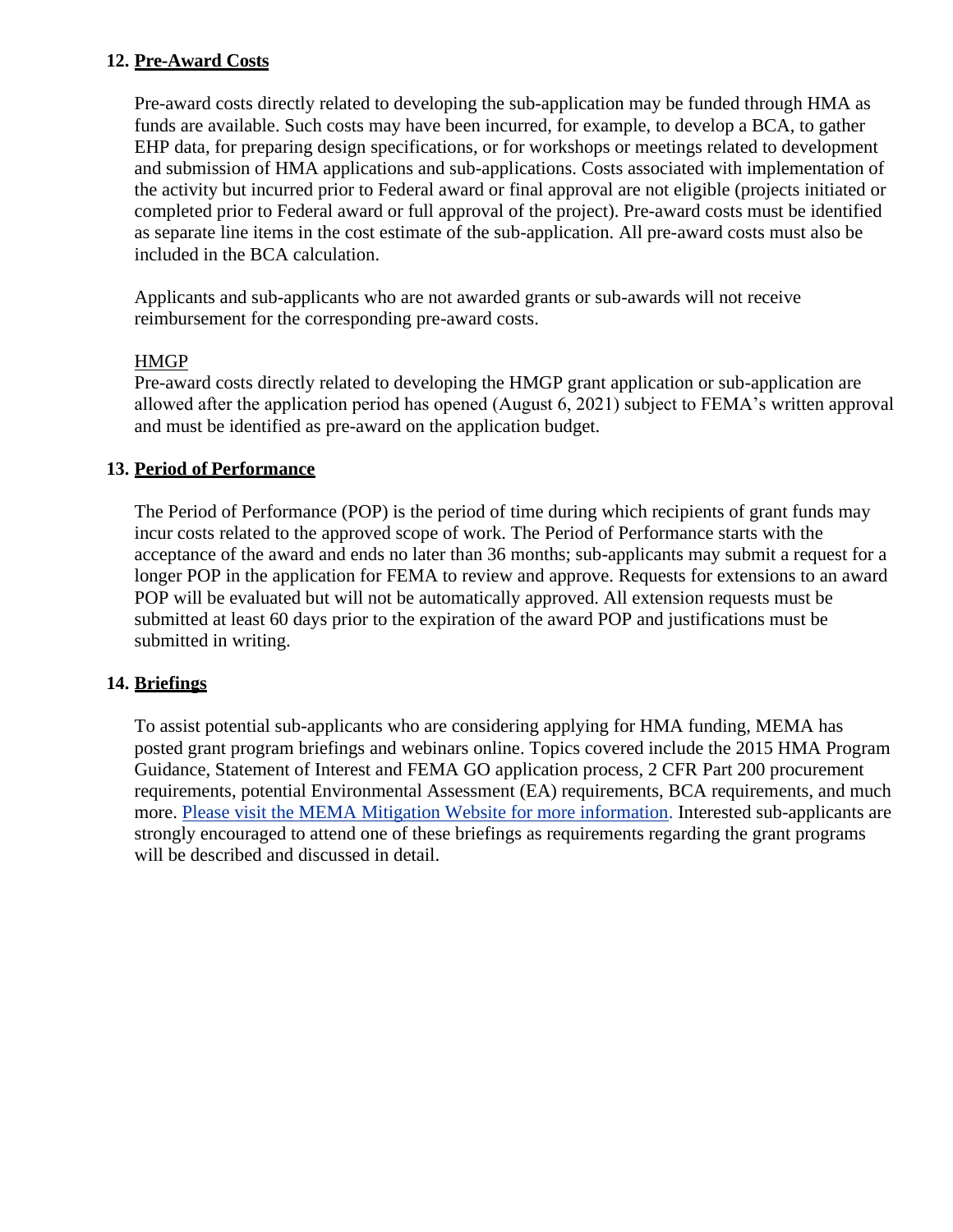# **15. Project Evaluation Criteria**

A state interagency review panel will evaluate all eligible and complete proposals on a competitive basis. The review panel reserves the right to request additional, clarifying information from the subapplicant during the evaluation period, and to reject any or all proposals that do not meet the goals and terms of this NOFO.

The proposals for Projects will be evaluated and prioritized by the following criteria:

| <b>Mitigation Project Review Criteria</b>                                                                                                                                                                                                                                                                                                                                                                                | Max Points          |
|--------------------------------------------------------------------------------------------------------------------------------------------------------------------------------------------------------------------------------------------------------------------------------------------------------------------------------------------------------------------------------------------------------------------------|---------------------|
| <i>Project Scope, Budget, and Timeline. The project adequately mitigates current</i><br>hazards by providing a well-defined scope of work and level of protection above<br>what currently exists. The project budget/cost estimate is detailed. The application<br>demonstrates through a clear and realistic work schedule the capability of the<br>applicant to implement and complete the project in a timely manner. | (Up to 20 points)   |
| <i>Environmental Permitting Ability.</i> The project application includes a detailed plan (Up to 10 point)<br>for obtaining all required state and local environmental permits.                                                                                                                                                                                                                                          |                     |
| Benefit Cost Analysis. A well-defined 'Benefit-Cost Analysis' (BCA) using<br>FEMA BCA v6.0 software and provided with relevant supporting<br>documentation.                                                                                                                                                                                                                                                              | (Up to 10 points)   |
| Commitment. The application demonstrates commitment to complete the project<br>and is substantiated by providing documentation of the non-federal cost<br>share, signed support by the chief administrative official, and a description of<br>the decision-making process.                                                                                                                                               | (Up to 10 points)   |
| Consistency with Planning. The application provides reference to the FEMA-<br>approved hazard mitigation plan (HMP) where this activity is listed<br>or referenced.                                                                                                                                                                                                                                                      | (Up to 10 points)   |
| Co-Benefits and Partners. The project will improve resilience (or ability of the<br>system to withstand current and future hazards and disturbances) at, adjacent to,<br>and beyond the project site through key resilience factors. The project has<br>established partnerships, collaborations, etc. and offers opportunities for other<br>municipalities to learn from the techniques deployed.                       | (Up to 10 points)   |
| Nature-Based Approaches. The project promotes utilization of nature-<br>based approaches and provides environmental benefits.                                                                                                                                                                                                                                                                                            | (Up to 10 points)   |
| Focuses on Critical Infrastructure. If the project is not implemented there will<br>likely be a detrimental impact, loss of essential services, damage to critical<br>facilities, infrastructure, and/or economic hardship.                                                                                                                                                                                              | (Up to 10 points)   |
| Vulnerable Populations. The application demonstrates positive impacts<br>to Environmental Justice (EJ) and/or Climate Vulnerable (CV) populations.<br>EJ populations can be identified with the Environmental Justice Viewer<br>https://mass-<br>eoeea.maps.arcgis.com/apps/webappviewer/index.html?id=1d6f63e7762a48e<br>5930de84ed4849212                                                                              | (Up to $10$ points) |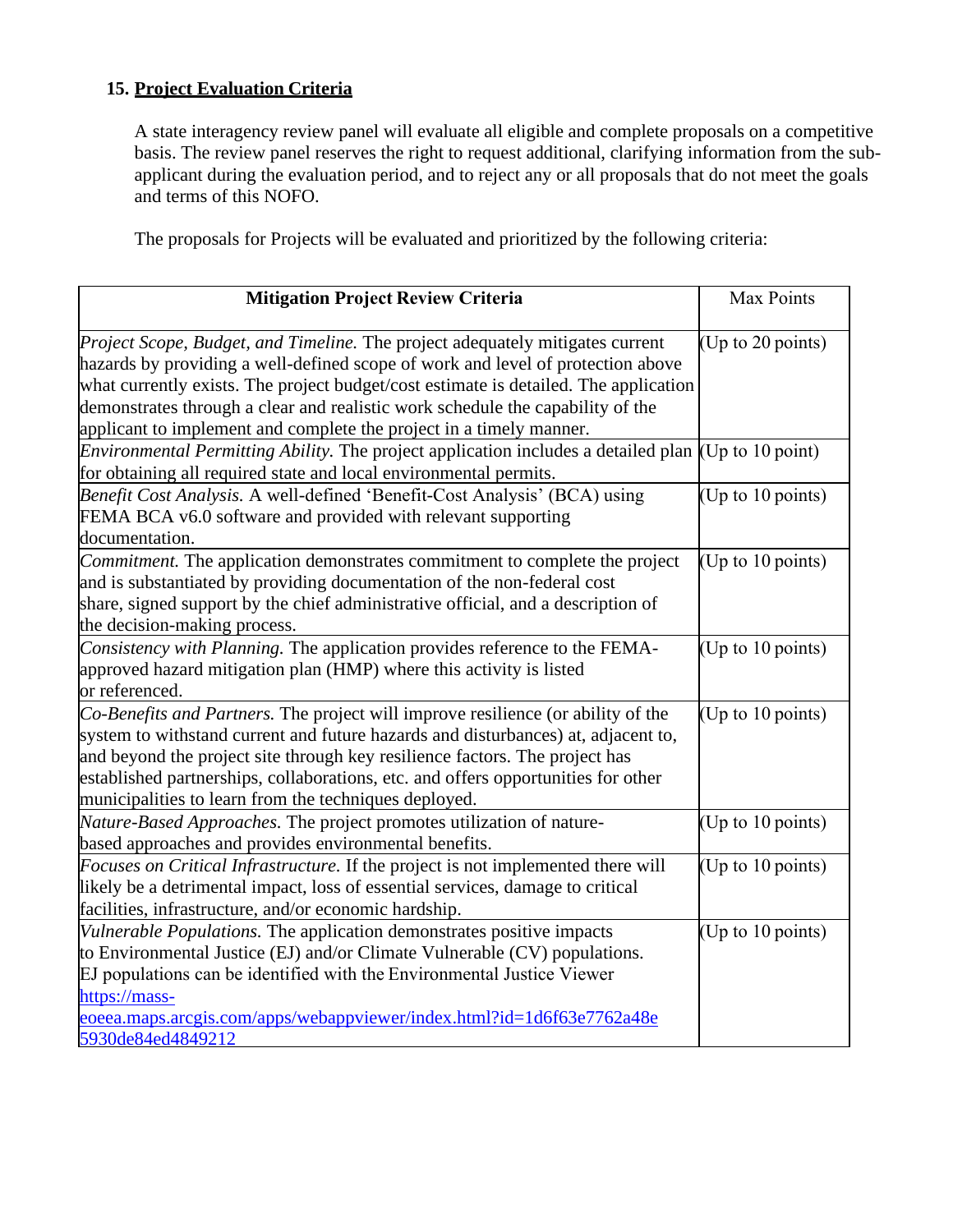# **16. Requirements and Conditions for Federal Award**

- All FEMA HMA grant project applications require a local FEMA-approved 'Multi-Hazard' Mitigation Plan' at the time of the application and at the time of obligation of grant funds for project (award).
- A Statement of Interest (SOI) is required to allow the State to review and prioritize projects and provide application development technical assistance.
- Projects must be able to be permitted under Federal, State & local permit procedures including, 44CFR Parts 9 & 10 (Floodplain Management & Wetland Protection).
- All non-critical structure elevation, dry floodproofing, and mitigation reconstruction projects in a Special Flood Hazard Area must apply, at a minimum, the flood elevations of the Federal Flood Risk Management Standards Freeboard Value Approach unless doing so would cause the project to be unable to meet applicable program cost-effectiveness requirements. All other types of projects may choose to apply the flood elevations of the Federal Flood Risk Management Standard's Freeboard Value Approach.
- For critical actions in the Special Flood Hazard Area, the elevation requirements from 44 CFR Section 9.11 continue to apply. For any new construction or substantial improvement of structures, the lowest floor of the structure (including the basement) must be at or above the level of the 500-year flood.
- Mitigation projects must, at a minimum, be in conformance with the latest published editions (meaning either of the two most recently published editions) of relevant consensus-based codes, specifications, and standards that incorporate the latest hazard-resistant designs.
- Mitigation projects must be technically feasible and effective in increasing the level of protection.
- All spending must comply with the federal procurement standards described in 2 CFR [200.317 through 2 CFR 200.326.](https://www.ecfr.gov/cgi-bin/text-idx?node=2%3A1.1.2.2.1.4.31&rgn=div7) If your project is awarded, you must expend funds (even pre-award costs) under your official, documented procurement procedures, and ensure you comply with applicable federal, state, and local laws & regulations. Federal procurement standards must also be followed for [using contract support f](https://www.mass.gov/doc/using-contract-support-for-the-development-of-hma-grant-applications/download)or the development of HMA grant sub-applications.
- Applicants must demonstrate that mitigation projects are cost effective. This is demonstrated utilizing the FEMA approved BCA software (v6.0).
- Mitigation projects must solve a problem independently or constitute a functional portion of a long-term solution for which there is assurance that the project as a whole will be completed, or there is a reasonable plan and available funding for completion.
- **Special Flood Hazard Area**  If the mitigation project is located in a Special Flood Hazard Area, it must meet both of the following conditions:
	- The project is in a jurisdiction participating in the National Flood Insurance Program that is not on probation, suspended, or withdrawn.
	- The property owner obtains and maintains flood insurance for the life of the structure, regardless of transfer of ownership, in an amount at least equal to the project cost or to the maximum limit of coverage made available with respect to the mitigated property, whichever is less.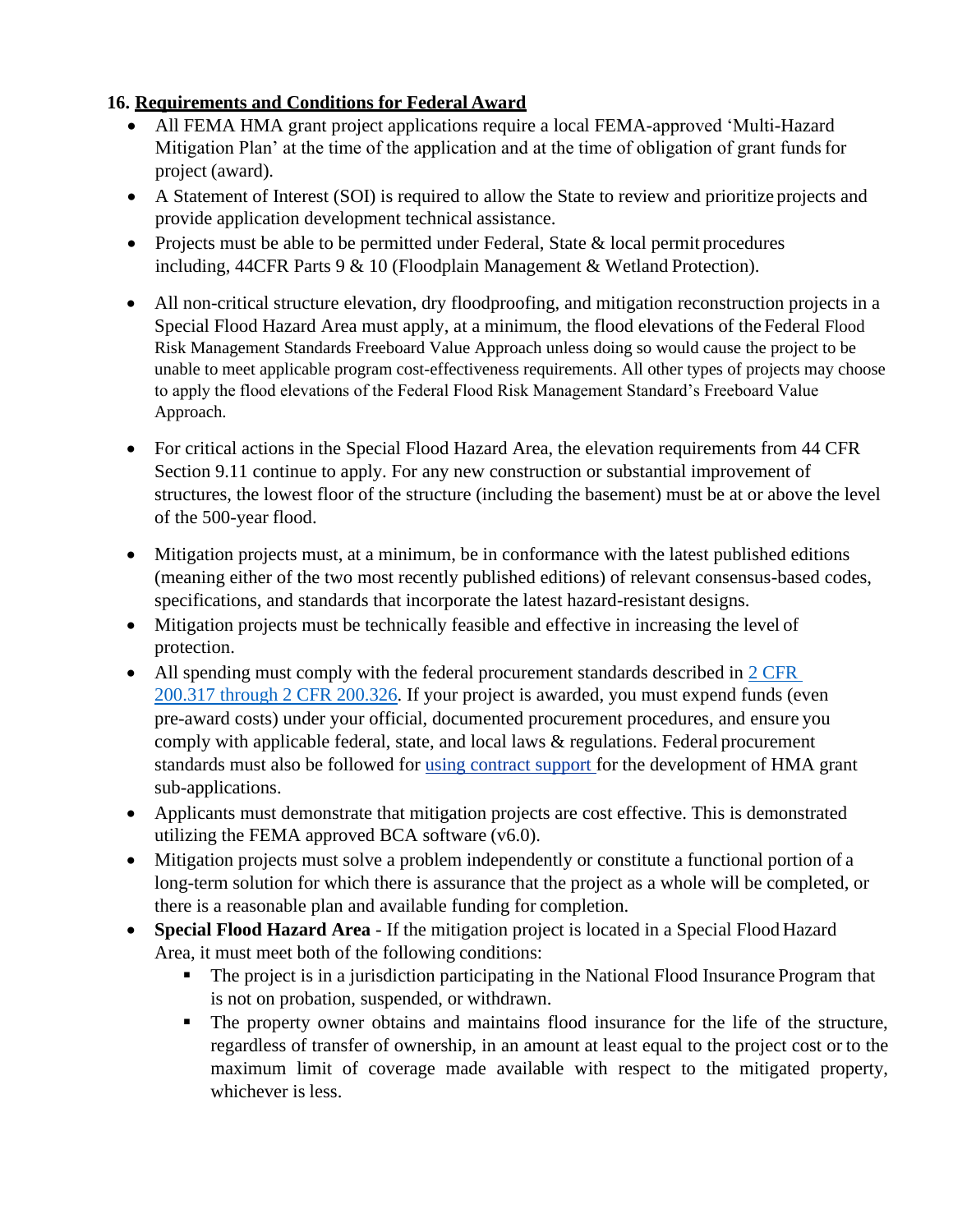- **Contract Terms & Conditions**  The terms and conditions of the State Contract include, but are not limited to the following items:
	- *Grant Modifications*  The Scope of Work, Budget and Work Schedule, approved by FEMA and included in the application and/or FEMA Award, is the only work that is eligible for reimbursement. Scope of work and budget modification requests must be submitted and approved in advance of any changes; time extension requests must be requested a minimum of 90 days prior to the contract end date. Failure to comply with these requirements may result in full forfeiture of the federal funding award.
	- *Designation of Project Manager -* At the time of award, the grant recipient must name a Project Manager who will be responsible for the duties of carrying out the federal award.
	- *Quarterly Reports* All recipients are required to submit a quarterly report on the form provided by MEMA, as evidence of project progress and any project issues that materialize. The report is due on October 1st, January 1st, April 1st and July 1st of each year. The information on these reports is expected to be accurate. Quarterly reports do not substitute a grant modification request as outlined above. Reports are submitted to FEMA. Progress towards meeting the Go/No-Go milestones must be reported in the quarterly progress reports. Failure to submit quarterly reports in a timely manner may jeopardize federal reimbursement.
	- *Requests for Funds* Only the costs delineated in the approved budget in your state contract and defined as allowable costs in 2 CFR Part 200 are eligible for reimbursement. Only those costs incurred during the time periods specified in the State Contract are eligible for reimbursement. Funds shall be released by MEMA to the recipient on a reimbursement basis or in special instances, on a short-term advance basis as authorized by Federal law and negotiated with the Agency, consistent with Federal and State regulations. Funds shall be requested on the Request for Funds form provided by MEMA. The grant represents the federal share of the project. The federal share for HMGP 4496 is up to 90% of the total eligible project costs. Should project costs increase, the local share must increase as the federal share is fixed once it is awarded. Final requests for funds must be submitted no later than 30 (thirty) days after the state contract end date.
	- *Documentation Required for Release of Funds* The Sub-Recipient shall provide the following documentation to MEMA concurrent with each Request for Funds form:
		- Documentation which demonstrates that the work for which funding is requested is completed to all applicable Federal, State, and local codes and standards. This includes permits, inspection reports, photos, description of the work performed in sufficient detail, etc.
		- □ Documentation which demonstrates that the goods and/or services for which reimbursement is requested were procured in a manner consistent with local and state policies and in accordance with Federal procurement regulations in 2 CFR Part 200. This includes bids, notifications, contracts, etc.
		- Vendor/supplier invoices that provide detail for date(s) of service, tasks completed, and detail by line item. For construction projects, Certified Payroll is required.
		- Documentation that demonstrates that payment was made by the Sub-Recipient to vendors/suppliers ("Proof of Payment"). This may include, but is not limited to, cancelled checks, signed payroll warrants, certified municipal payment records.
		- □ Documentation which demonstrates the expenditure of the required local costshare. Where "in-kind" services are provided by the Sub-Recipient, timecards,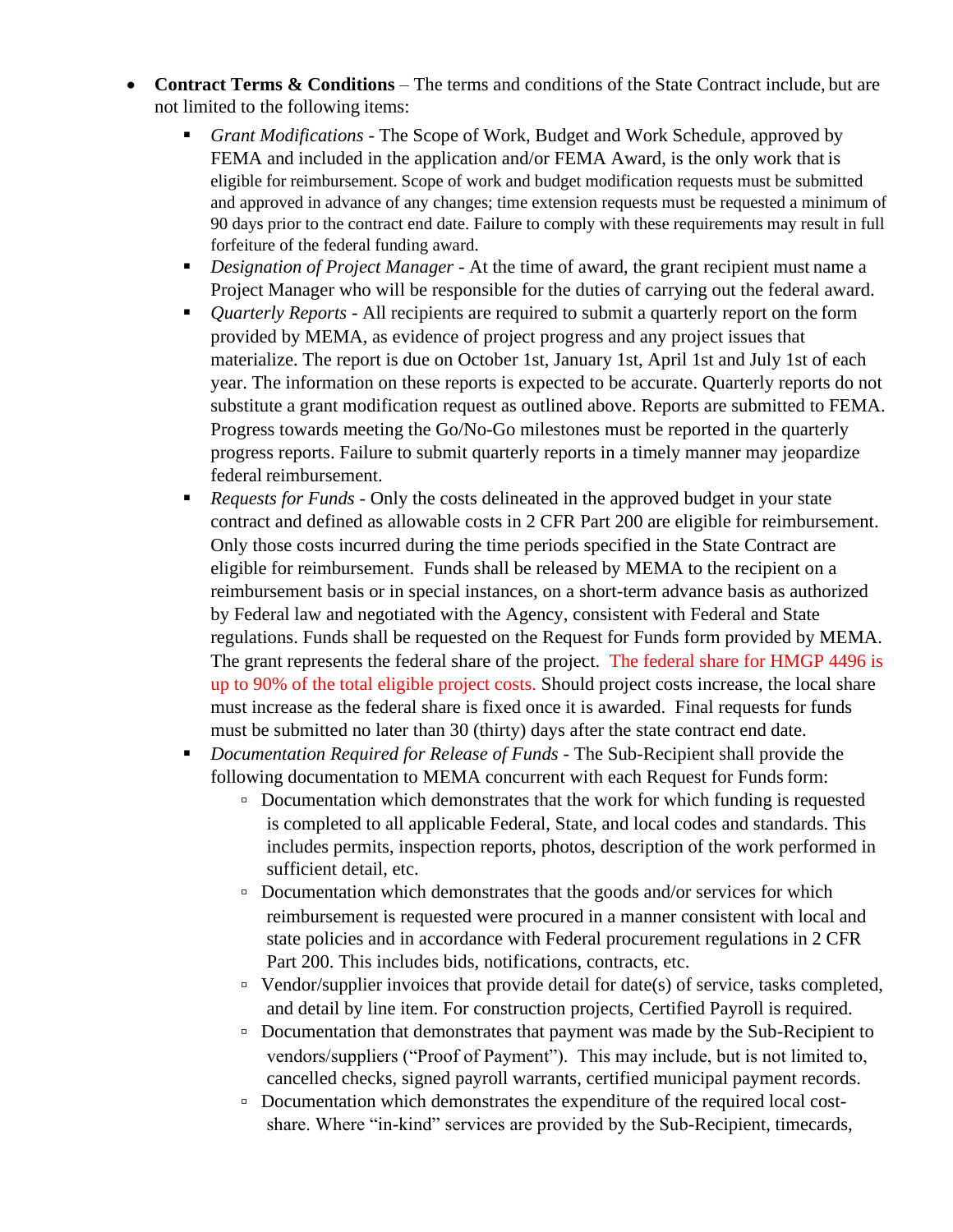payroll reports and appropriate reports that show detail of the work completed will be required.

- For elevation and retrofit (i.e. utility) projects, a Homeowner Elevation Summary Sheet must be completed for each property.
- *Cost Overrun* Sub-Recipients will notify the Agency when/if they anticipate a cost overrun. The Sub-Recipient must cover the cost overrun with local funds.
- *Permits, Bid Specifications, Design Drawings and Plans* The Sub-Recipient shall provide electronic copies of all permits and approvals required in support of the project prior to construction. Failure to obtain all appropriate federal, state, and local environmental permits may jeopardize federal funding. Please note that any changes made in the review, consultation or permitting process must be reviewed by MEMA and may need FEMA approval before construction proceeds. The Sub-Recipient shall provide an electronic set of final "as-built" drawings/plans. Final payment will be made after receipt of final deliverables. For Acquisition and Structure Elevation projects, refer to the 2015 Hazard Mitigation Guidance Addendum Section A and Section E for additional close-out documentation requirements such as, but not limited to, recorded deed, statement of voluntary participation, FEMA Form AW-501, Certificate of Occupancy, certification of compliance, and final elevation certificate.
- *Record Keeping and Retention, Inspection of Records* The Sub-Recipient shall maintain records, books, files and other data as specified in a contract and in such detail as shall properly substantiate claims for payment under a contract, for a minimum retention period of seven (7) years beginning on the first day after the final payment under a contract, or such longer period as is necessary for the resolution of any litigation, claim, negotiation, audit, or other inquiry involving a Contract. The Department shall have access, as well as any parties identified under Executive Order 195, during the Contractor's regular business hours and upon reasonable prior notice, to such records, including on-site reviews and reproduction of such records at a reasonable expense.
- **•** *Project Sign* For physical construction projects with total costs over \$500,000 and located within a contiguous site, the Sub-Recipient shall erect a sign, at a suitable location near the project site. This sign shall be at least eight (8) feet long by four (4) feet high and meet the specifications delineated by MEMA. Please confer with the mitigation staff on this requirement.
- *Copyright*  FEMA and MEMA reserve a royalty free, non-exclusive, and irrevocable right to reproduce, publish, or otherwise use, and to authorize others to use the work for government purposes. Any publication resulting from work performed under this agreement shall include an acknowledgement of Massachusetts Emergency Management Agency.